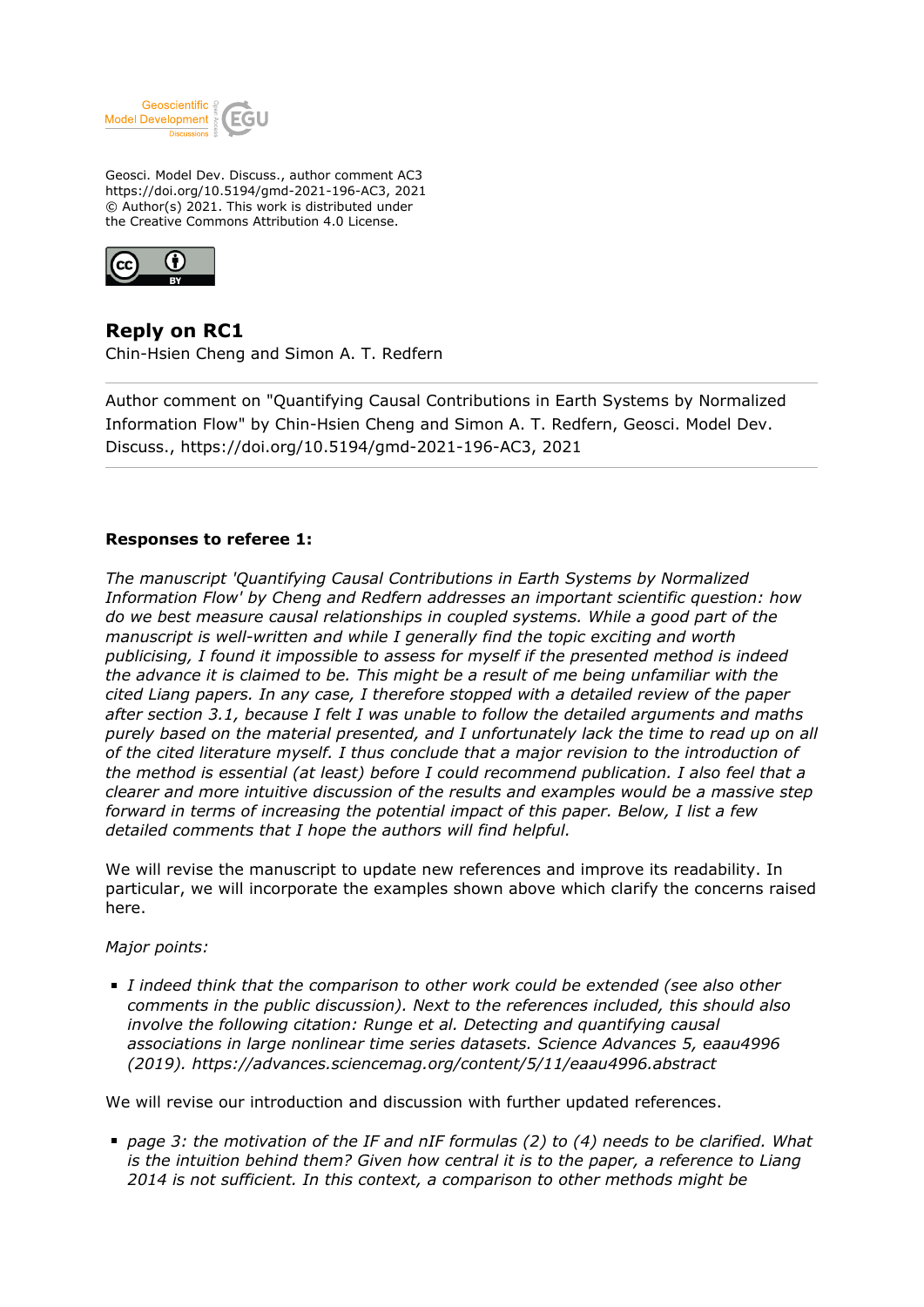*particularly insightful. A discussion, which may well be focused on the 'big picture', would certainly also be useful for the general reader who may be less accustomed to think about concepts such as 'transfer entropy' and 'causality'. In particular, a better explanation of why the method is different from a simple linear correlation (which can be causal or not) is required. Overall, I suggest a significant extension to section 2.1 (a page or more, stepping through the equations; describing them intuitively, maybe even using examples for each variable).*

Our revision discusses the limitations of regression method and the most commonly used causal analysis (Granger causality). We hope the new key finding mentioned in the beginning of these responses help address the concerns. Nevertheless, detailed comparison with all other causal analysis is beyond the scope of this work.

### *Further corrections:*

*page 1, L.14/15: do you maybe mean: …, 'especially concerning a network of teleconnections'?*

### Yes

*page 2: the first two sentences are duplicates. Please revise.*

# Noted. Thanks.

*page 2 l. 23: would downtune to: 'yet established'*

## Agree. Thank you.

*page 2 l.28 you mean: 'good quantitative measures of causal strength'? How would you define good here? Would be careful/thoughtful about the wording.*

Noted. We will rewrite the sentence. Nevertheless, since this manuscript focuses more on the practicality of methods based on mock-up data verification, rather than derivation of the fundamental theory behind our hypothesis, it may be difficult to avoid all subjective adjectives in some places.

*page 3. L. 18/19: I don't understand the reasoning for using m abs(nIF) here. Could you clarify?*

Initially, we suspected that  $|nIF|$  plays similar role to  $R^2$ , and we hence replaced  $R^2$  in m $R^2$ by |*nIF*| to tested the outcome. This is, however, proved rather unnecessary since it does not resolve the problem of m from regression method with low  $R^2$ . We intend to remove discussion of *m*|*nIF*| as a quantifier in the revised manuscript to be replaced by the *md.nIF*, as discussed at the beginning of these responses.

*do you think only a linear and second order comparison is sufficient to establish a benchmark? How about other, e.g. non-parametric forms, which can capture more complex non-linear relationships?*

We are not trying to establish a benchmark that |*nIF*| (or *md.nIF*) would be the best approach for estimating causal contributions for Earth system. There are many useful modelling approaches, including artificial intelligence etc. Nevertheless, we have established and empirically verified a simple and useful equation with hypothesis that the *md.nIF* is proportional to the causal sensitivity. To address this concern, we suggest that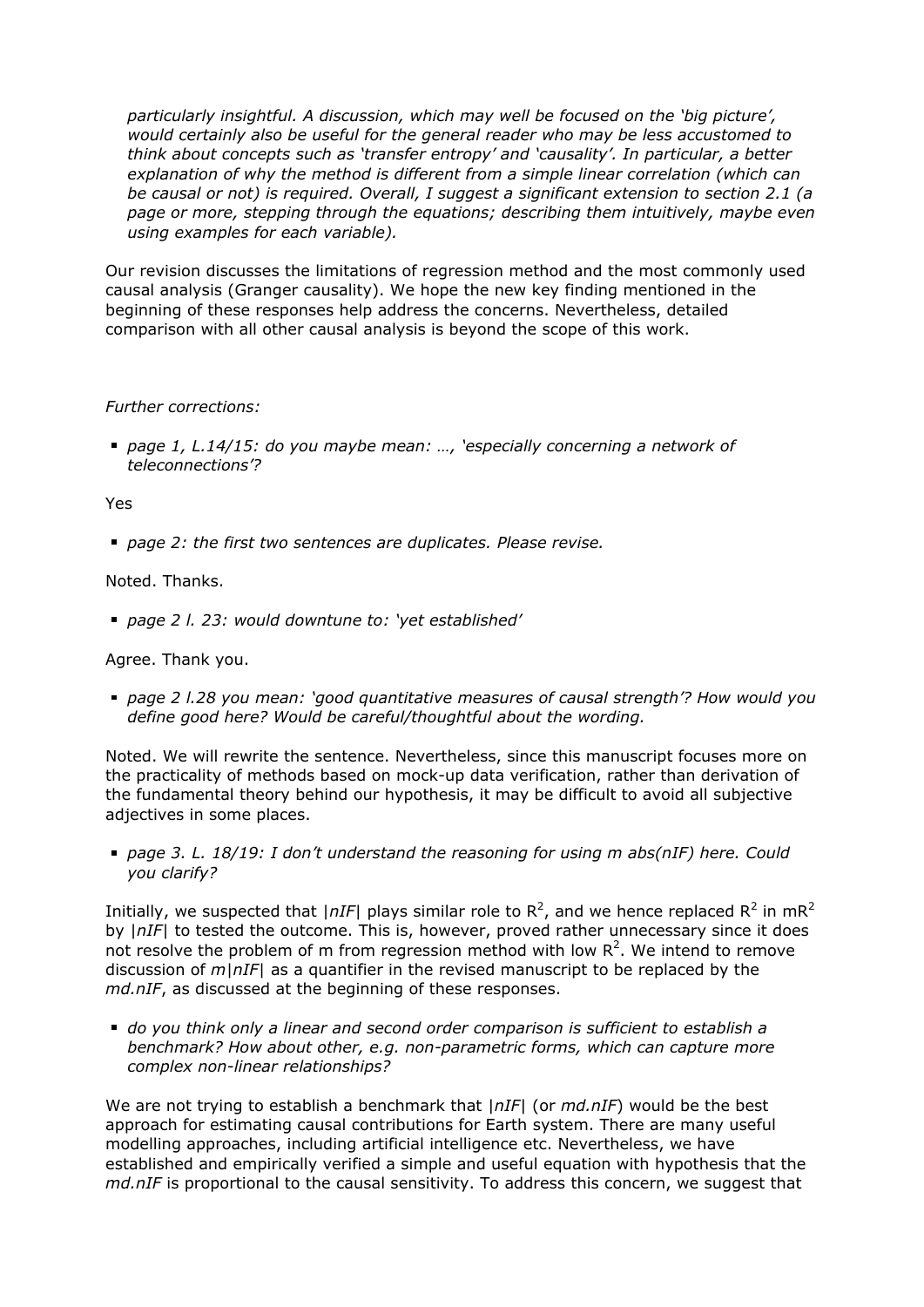we may rephrase our title to "Assessing the Practicality of (modified) Normalized Information Flow for Quantifying Causal Contributions in Earth Systems".

*Can you clarify why a calibration factor might be needed in reality? What does that tell us about the correctness/suitability of the approach?*

As highlighted in comment AC2, the calibration factor is approximately equal to the maximal  $|m|$  when  $R^2 \square 1$  for  $md.nIF$ , or 2 x maximal  $|m|$  when  $R^2 \square 1$  for  $nIF$ . Our simple example illustrated in Figure R1 (of AC2) also illustrates that the strength of causality (the proportional relationship) is better reflected by *IF*, *nIF*, and *md.nIF* as compared to m in regressions.

*page 4, l. 2/3: isn't the second term an important self-feedback aspect? I think this is quite a broad approximation that would require a problem-specific justification.*

Indeed, there is uncertainty associated with a series of variable arising from a cause variable, including self-dependency, and impacts from other cause variables amongst other factors. A feedback loop is complete only when causal contributions from both directions are present. Therefore, we now focus on IF( $X\Box Y$ ) and IF( $Y\Box X$ ) and their (modified) normalized forms. As discussed at AC2, there remain issues with the two terms in the normalized information and that will require further work beyond the scope of the current manuscript.

*page 4, l. 9: at this point it is still unclear to me why the magnitude would imply a strength of causality, or wrt l.5 why IF represents a 'trend of uncertainty'. This has to be introduced more carefully and intuitively. I am sure that should be possible and is key to improve the accessibility of this paper.*

At line 5 we discuss the original sign of IF. In brief, we consider that the "flow of uncertainty (i.e. magnitude of IF)" represents "causality". When IF is positive, our interpretations is that the cause variable is providing more "uncertainty" to the effect variable, or destabilizing the effect variable. Negative IF implies reduced uncertainty received by the effect variable, or stabilization of effect variable. Note that this explanation may not be the final word in the significance of the sign of IF, especially when the inventor Liang now tends to promote the use of its absolute magnitude. We will clarify this point in the revision, but shall not visit it in depth since the sign of IF is replaced by the sign of correlation which better describes whether the two variables are amplifying or attenuating each other.

 *31: in such a case*

Noted.

 *32: and how about the corresponding feedback of methane ON temperature?*

In the revised manuscript, we will cite Liang's more recent paper which highlights that indirect causal influence is usually with much lower IF than those with direct influence. This is why it can still be applied in cases with bidirectional feedback. In our first version of manuscript, all mock-up data examples contain bidirectional causal contributions, and the method still reasonably reflects the direct causal contributions. From physical principles, we already know that additional methane warms the climate, but that is not the focus of this paper and does not lessen the value of applying our method to understand how climate affects atmospheric methane concentrations.

*page 5: the entire discussion of the cases in Figure 1 and the test case should be extended and could be written much more clearly. I really have difficulties to follow. I*